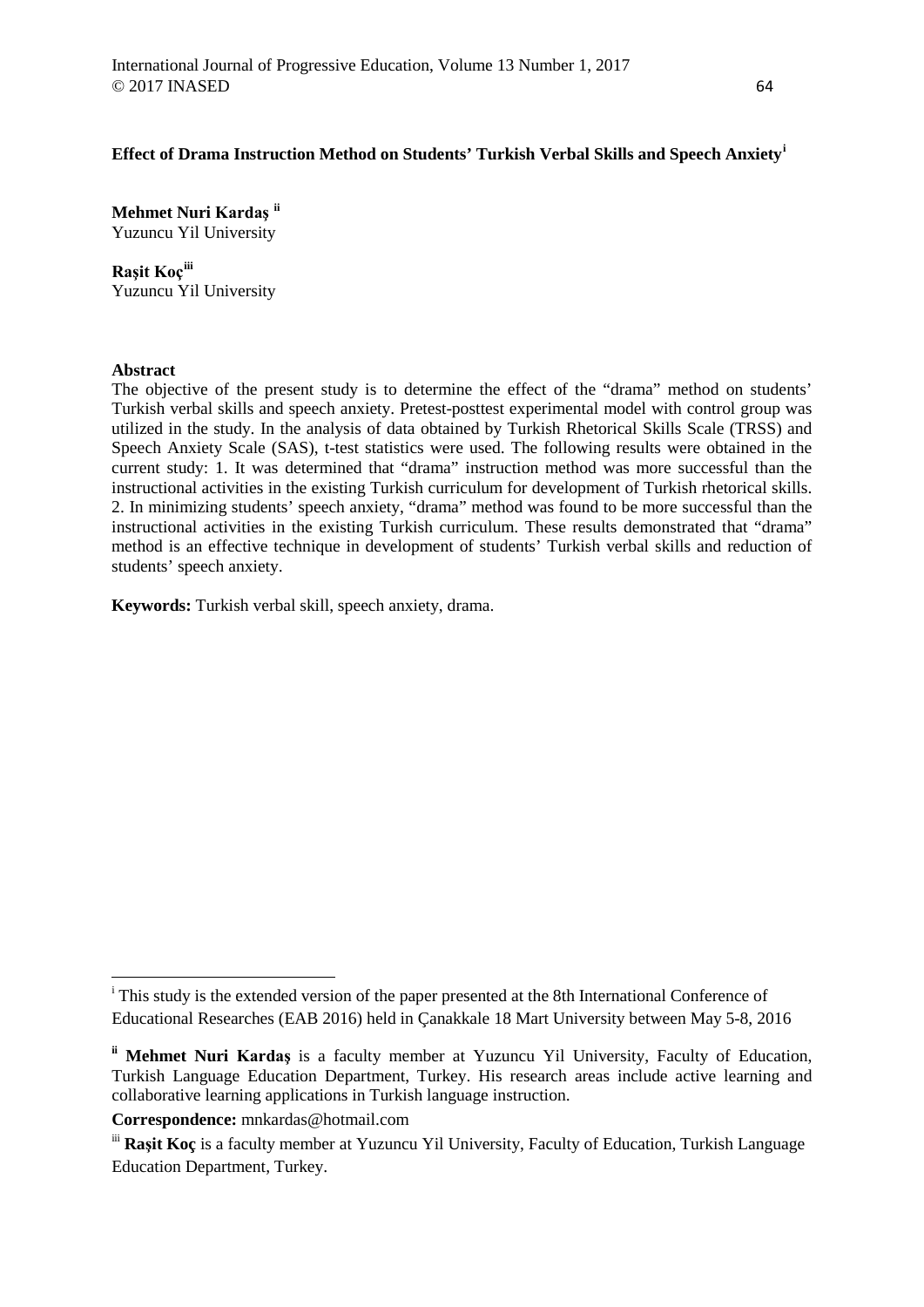#### **Introduction**

Realization of interpersonal communication processes at the desired level is dependent on the realization of the conversation at the desired level at a great extent. Because, one of the significant factors in communication, "the source" is the speaker. If it is considered that the occurrence of listening is dependent on the occurrence of speaking, the significance of effective verbal skills in a healthy conversation would be perfectly conceived.

Preference of student centered modern approaches that prioritize structuring the knowledge and using this knowledge wherever necessary in educational and instructional activities instead of the conventional instruction methods that are teacher centered and based on transfer of knowledge (Eryaman, 2007, 2008; Durukan, 2012) would contribute to the students to begin their professional lives with effective communication skills and verbal skills. Thus, use of methods and techniques that enable the development of students' verbal skills in speech education processes is a necessity. In fact, the educational system works towards training self-sufficient, critical-thinking, creative individuals that could apply the learned knowledge, transfer the knowledge and experiences obtained, solve problems, adapt to the social structure and with high communication skills (Maden, 2011b: 108). Radical changes in instructional strategies, methods and techniques that pacify the learner, keep the learner still and promote one-way communications are the results of such studies.

"Drama" is one of the modern instruction methods that could be used in developing speech, which is one of the most utilized forms of expression by the students in daily life. The word drama has its roots in Greek "dran" that means "to do, act and to perform."

Heatcote and Herbert (1985) explained drama as expanding life experiences without going on the stage and without acting a part in a play. O'Neill (1989) interpreted it as a field where the imagination is expanded as much as possible, while Nixon (1988) perceived it as a learning method. According to McCaslin (1990), drama is a universal art which is necessary for all.

Drama, popular today as the "creative drama," is also known as dramatization, role playing, to dramatize, educational drama, developmental drama, educational science of theatre, pedagogical game, etc. "Creative drama" is sometimes considered as a method, sometimes as a field, and in others as a discipline (Üstündağ, 1998: 29).

Drama is a multi-dimensional concept that covers the field of education as an instructional tool, visual arts as an art form, as well as the health fields as a psychological treatment (Maden, 2010a: 260). It is a modern instructional method that emphasizes student-centered, learner activated, hands-on, entertaining instruction that supports learning styles and provides retained learning (Maden, 2011b: 109). Drama is a process that includes sharing a dramatic situation by a group using theatre techniques (Aslan, 2009: 27). Generally speaking, drama is a direct relationship between two individuals, an exchange of action and reaction; even a random communication-interaction that occurs at the lowest level could be considered as a dramatic instance or a dramatic situation (San, 1990: 573). These discussions demonstrate that drama is a complex activity that entails cognitive, psychomotor, communicative, educational, etc. aspects. The fact that the most dominant verbal language skill in mutual communication among individuals that participate in this complex activity is the speech demonstrates the significance of drama in speech education.

To increase academic achievements of students at school, it is necessary to bring their communication skills to the desired level. Because, only the students with effective communication skills could have high self-esteem in classes and play a key role in teacher-student communications and information sharing. Furthermore, only students that share and discuss their knowledge accurately and without a reservation and relate this knowledge to the real life could have permanent learning experiences. Because, retention of learned knowledge is only possible by relating this information with the daily life. Drama is considered to be one of the most effective methods to achieve this goal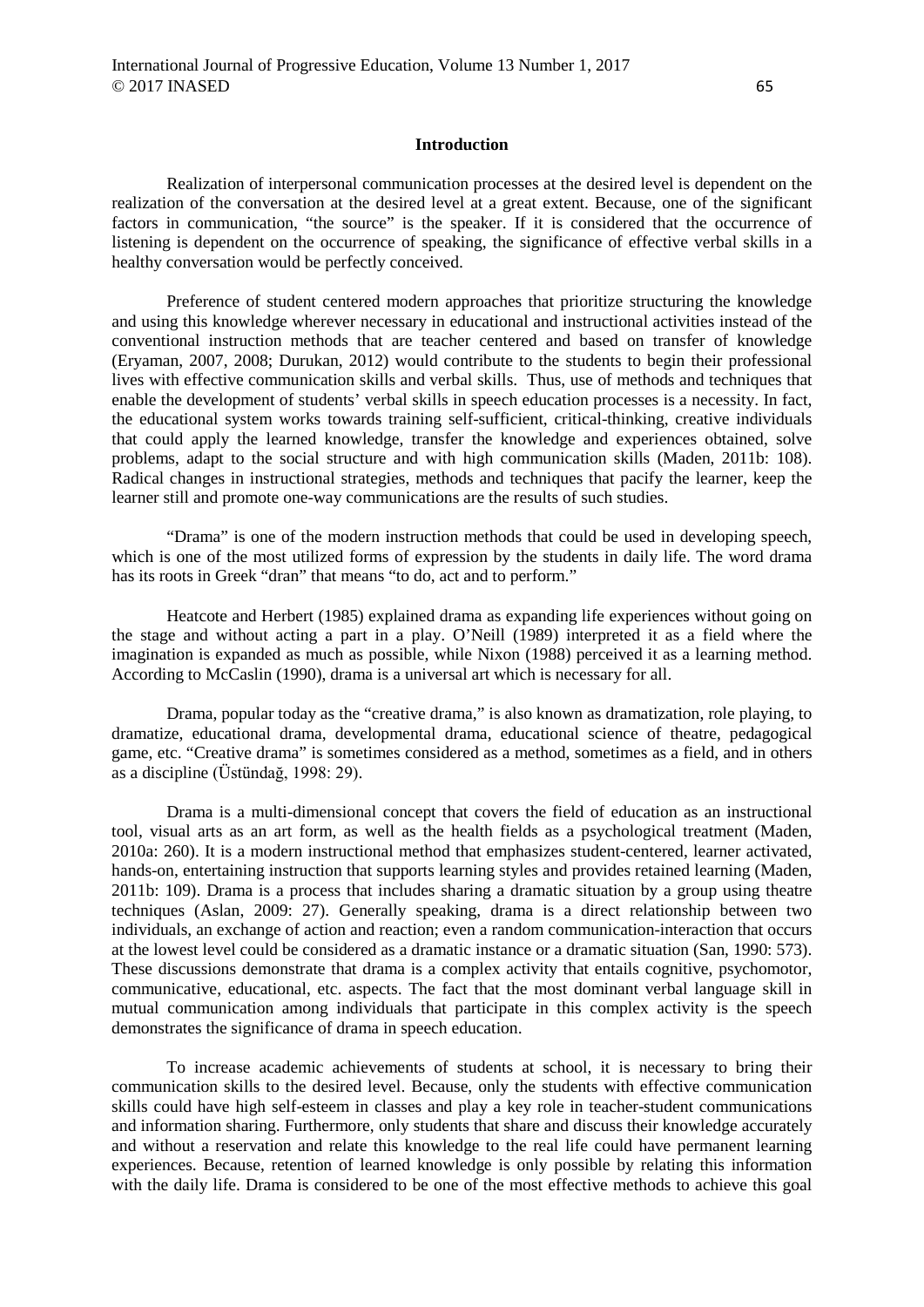# International Journal of Progressive Education, Volume 13 Number 1, 2017  $\odot$  2017 INASED 66

and several scholars state that this method should be implemented in all educational levels (Aykaç and Çetinkaya, 2013; Çelikkaya, 2014; Kara, 2000, 2008; Kırmızı, 2008; Durukan, 2012; Maden, 2010b, 2010a, 2011a).

In addition to developing speech, which is one of the important communication methods of individuals, drama contributes to the improvement of imagination, creativity, aesthetic pleasure, creating social and psychological sensibility, achieving life experience, cognitive and psychomotor development, self-esteem, decision making, etc., and thus, drama is an effective tool and a significant skill to be achieved in educational environments (Maden, 2010a).

Through drama activities, students achieve thinking, speaking, listening and narrative skills, in short, they achieve communication skills. As a result of the interaction with the group during creative drama studies, the students improve their language skills naturally (Fleming, 1995). Thus, the activities should be conducted by the students, they should be allowed to speak, write, read and listen in the learning-teaching process. For this purpose, techniques such as role playing, improvisation, role cards and dramatization should be extensively utilized in the drama method that promotes active participation of the students within the play in the instruction of the courses (Aykaç and Çetinkaya, 2013: 675).

Drama studies could be included in every step of formal education as an instruction method and as an independent field (San, 1992). Drama expands individual's sphere and quality of communications. It creates various opportunities for the student to try out different speech methods. Drama, which has its own rhetoric, facilitates critical attitudes of students towards themselves and (Nixon, 1987). Socialization phenomenon in drama is further significant for self-knowledge of the individual and defining her or his place in the group. Group plays and improvisations are entertaining activities that each student would like to play a role in. Plays, role playing, improvisations and impersonations prepare the student for life situations and play a key role in preparation of the individual for real life and development of rhetorical skills by removing speech anxiety (Aykaç and Çetinkaya, 2013: 675). Because, there is no rote learning in drama, hence, the student would spend an effort to use her or his speech effectively and would be careful with articulation, emphasis and intonation (Kara, 2007: 98).

Kurudayıoğlu and Özdem (2015: 28) reported that drama activities are conducted in three stages of preparation-warmup, impersonation and assessment. Accordingly, *during warmup, activities such as running, walking, jumping, thumping out with music or rhythm could be conducted. The objective of this stage is to make students to get ready to express themselves, communicate and socialize with each other.*

*During the impersonation stage, the activity selected based on the characteristics of the study group is conducted. In this stage, the leader should avoid going too far with the games and tiring the participants unnecessarily. In the assessment stage, students are asked about their feelings on the drama activity and the aim is to provide awareness about their own behavior and develop empathy about the behavior of others* (Kurudayıoğlu and Özdem, 2015: 28).

It is necessary to meet certain conditions to conduct the drama activity. For the activity, participants, a setting where the players could comfortably express themselves, a certain subject / content and a drama leader / teacher that could provide continuity for the drama process are needed.

The drama leader has duties that she or he should fulfill from the beginning to the end of the activity. These are; determination of the goals of the game, the strategies that would be used to reach these goals, preparation of tools and materials and assessment of the activity. In this context, the leaders should be a good observer, respect and reassure the students, open to communication and be responsible.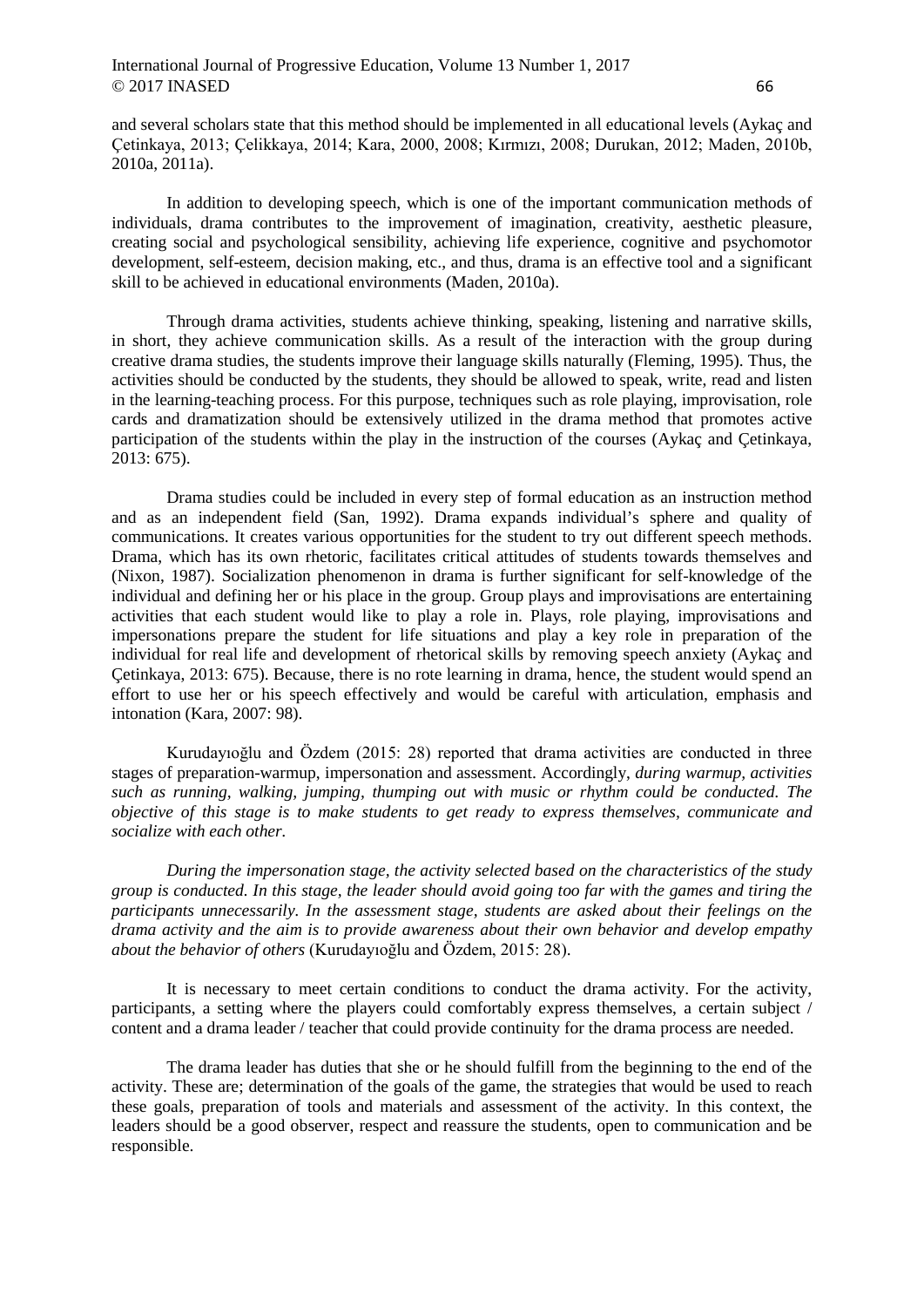Ministry of National Education determined the points to take into consideration in drama applications as follows:

- A setting suitable for the content should be available.
- During relaxing and concentration stage, a location where players would not touch and bother each other should be selected. Selected venue should be comfortable and suitable for the purpose.
- Development levels of the students should be considered.
- Student enthusiasm and willingness is important for them to focus, pay attention and to act accordingly in any activity.
- Haste to create collaboration and the setting should be avoided. Appropriate time should be allowed for the drama activity.
- Attention should be paid to student views in selecting the activity. Students concentrate on and enjoy the activities they selected better.
- Each drama activity should be assessed after completion (Cited by Kurudayıoğlu and Özdem, 2015: 28).

# **Objective**

The objective of the present research is to determine the effect of drama on Turkish verbal skills and speech anxiety of the students. For this purpose, the research questions were set up as follows:

- Is there a significant difference between "Turkish verbal skills" pretest scores of test and control group students?
- Is there a significant difference between "Turkish verbal skills" pretest and posttest scores of test group students?
- Is there a significant difference between "Turkish verbal skills" pretest and posttest scores of control group students?
- Is there a significant difference between "Turkish verbal skills" posttest scores of test and control group students?
- Is there a significant difference between "Turkish speech anxiety" pretest scores of test and control group students?
- Is there a significant difference between "Turkish speech anxiety" pretest and posttest scores of test group students?
- Is there a significant difference between "Turkish speech anxiety" pretest and posttest scores of control group students?
- Is there a significant difference between "Turkish speech anxiety" posttest scores of test and control group students?

# **Methods**

# **Study Model**

In the present study that investigated the effect of drama activities on Turkish verbal skills and speech anxiety of students, pretest posttest experimental model with control group was used. In the pretest posttest experimental model with control group, there are two randomly selected groups. One of these groups is used as the test, and the other is used as the control group. Pretest and posttest measurements are conducted in both groups (Karasar, 2011: 97).

The following processes are conducted with study groups in pretest-posttest applications: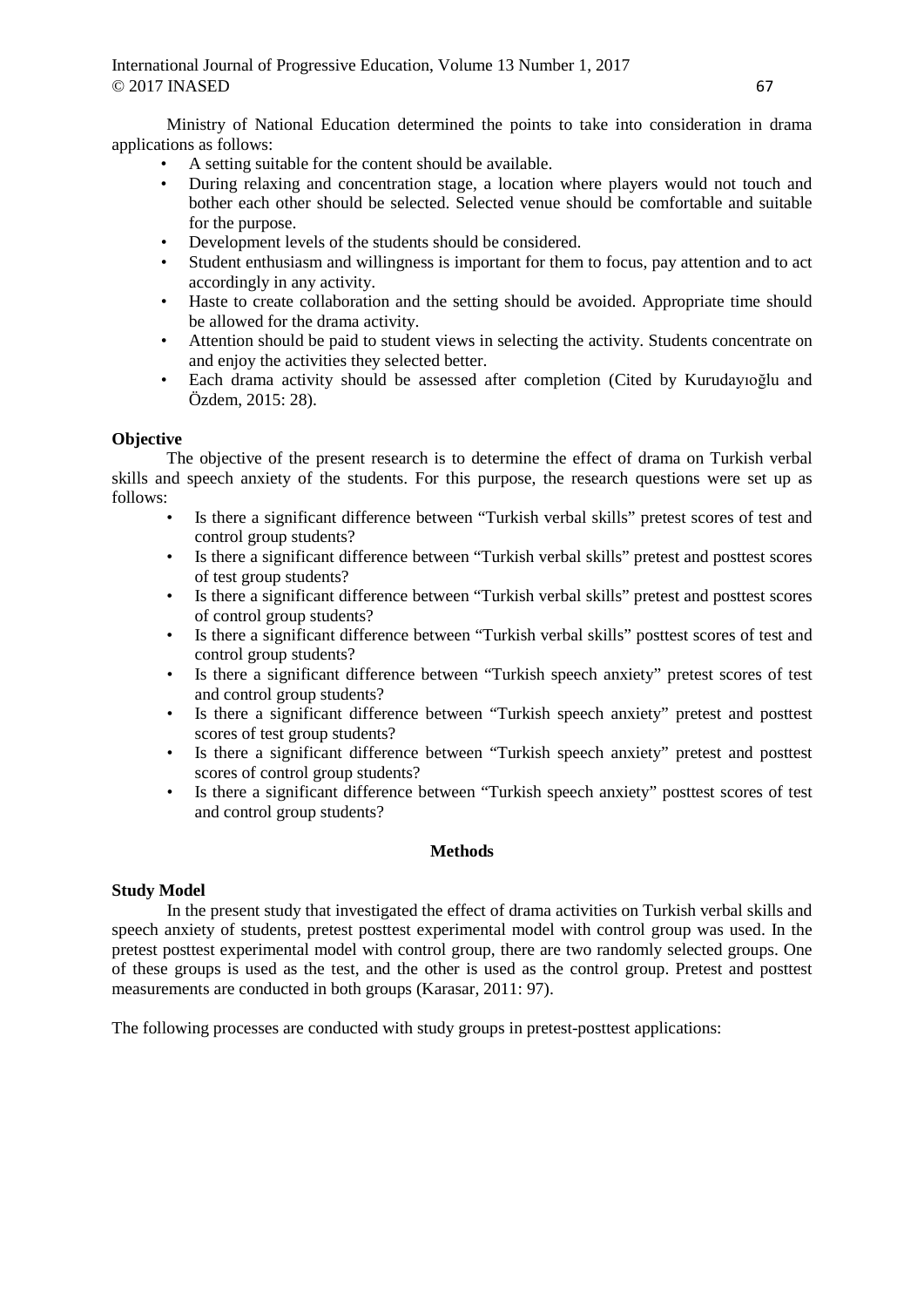|  |  |  | <b>Table 1.</b> Study Design |
|--|--|--|------------------------------|
|--|--|--|------------------------------|

| Group   | <b>Pretest</b>                                                                                                                                                                                                                                                       | <b>Posttest</b>                                                                                                                                                                                                                                                                                  |  |  |  |
|---------|----------------------------------------------------------------------------------------------------------------------------------------------------------------------------------------------------------------------------------------------------------------------|--------------------------------------------------------------------------------------------------------------------------------------------------------------------------------------------------------------------------------------------------------------------------------------------------|--|--|--|
|         |                                                                                                                                                                                                                                                                      | <b>Process</b>                                                                                                                                                                                                                                                                                   |  |  |  |
| Control | Speech Anxiety Scale (SAS)<br>1.<br>was applied to students in the<br>pretest.<br>In pretest, each student was<br>2.<br>allowed for 5 minutes of free<br>speech, which was assessed<br>by 3 experts using Turkish<br>Rhetorical Skills<br>Scale<br>(TRSS).           | Curriculum<br>Speech Anxiety Scale (SAS)<br>1.<br>applied to students in the<br>was<br>posttest.<br>In posttest, each student was<br>2.<br>allowed for 5 minutes of free<br>Turkish<br>Activities<br>speech, which was assessed by 3<br>experts using Turkish Rhetorical<br>Skills Scale (TRSS). |  |  |  |
| Test    | Speech Anxiety Scale (SAS)<br>1.<br>was applied to students in the<br>pretest.<br>2.<br>In pretest, each student was<br>allowed for 5 minutes of free<br>speech, which was assessed<br>by 3 experts using Turkish<br><b>Skills</b><br>Scale<br>Rhetorical<br>(TRSS). | Speech Anxiety Scale (SAS)<br>1.<br>Instruction with drama<br>applied to students in the<br>was<br>posttest.<br>In posttest, each student was<br>2.<br>allowed for 5 minutes of free<br>speech, which was assessed by 3<br>experts using Turkish Rhetorical<br>Skills Scale (TRSS).              |  |  |  |

# **Study Groups**

Study groups included 37 7th grade students attending a public school in Van provincial center during 2015 – 2016 academic year fall semester. To create test and control groups, 18 students were assigned randomly to one, 19 students were assigned randomly to the other group. As a result, the test group included 18, the control group included 19 students. Applications were conducted in Turkish courses for 8 weeks. Demographical characteristics of the students are presented in Table 2.

| <b>Demographical characteristics</b> | f  | $\frac{0}{0}$ |
|--------------------------------------|----|---------------|
| <b>Gender</b>                        |    |               |
| Female                               | 16 | 43,2          |
| Male                                 | 21 | 56,7          |
| <b>Total</b>                         | 37 | 99,9          |
|                                      |    |               |
| <b>Mother language</b>               |    |               |
| Turkish                              |    |               |
| Kurdish                              | 33 | 89,1          |
| Arabic                               | 4  | 10,8          |
| <b>Total</b>                         | 37 | 99,9          |

|  | Table 2. Participant Demographics |  |  |
|--|-----------------------------------|--|--|
|--|-----------------------------------|--|--|

Note:

• Second language of native Kurdish speakers was Turkish.

• Second language of native Arabic speakers was Turkish.

#### **Processes conducted with the test group**

Before application, both groups received and completed the "Speech Anxiety Scale" in the pretest. Then, the students were allowed to make a 5 minutes long improvised speech where they introduced themselves and their families and the speeches were assessed by experts using Turkish Rhetorical Skills Scale. Arithmetic mean values of the data were calculated by the author after the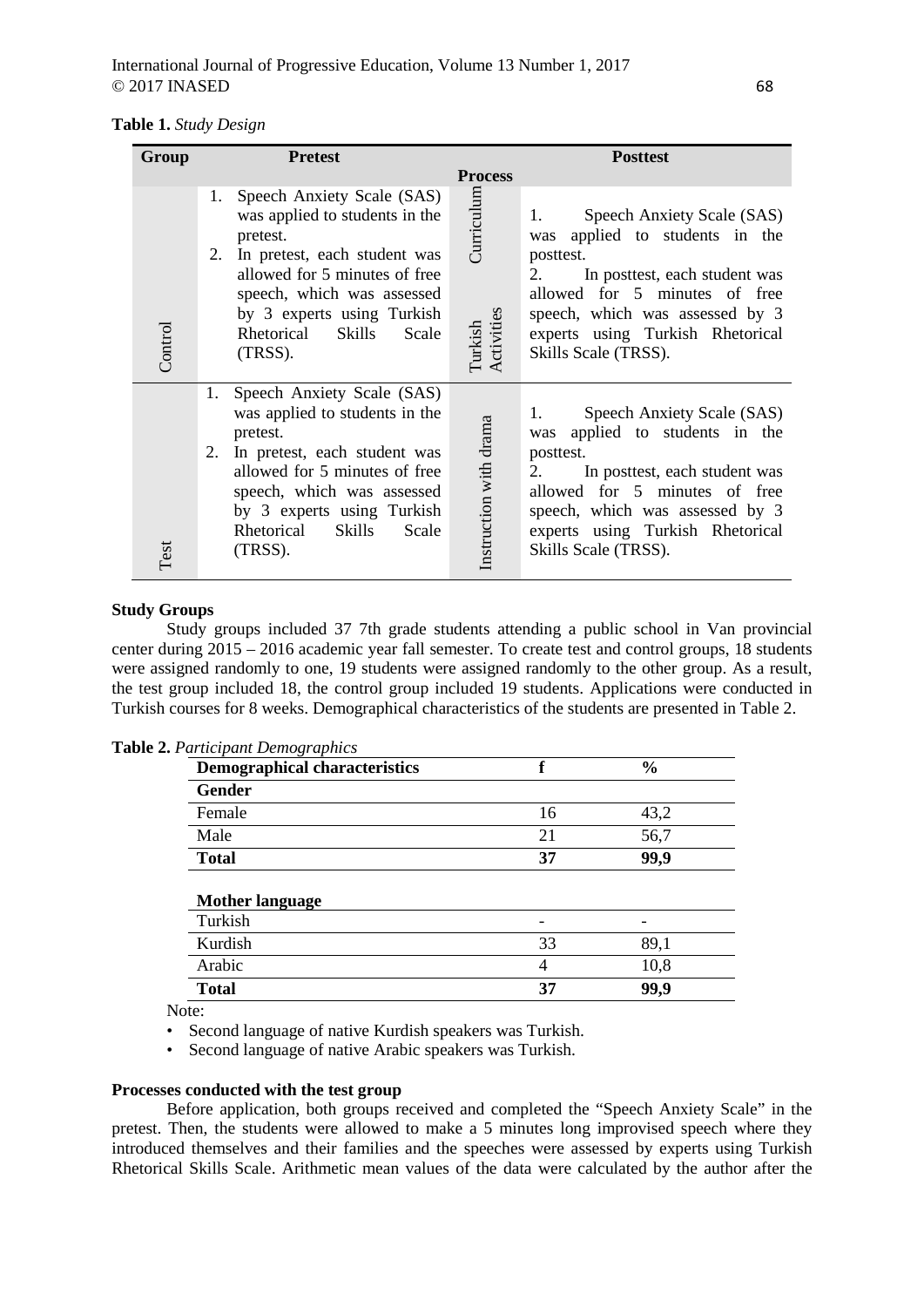assessment forms were submitted by the experts. The same processes were conducted for the posttest as well.

Detailed information about drama and applications were provided to the students in the test group and students were motivated for participation in the studies.

During the study, activities were conducted for 8 weeks and 3 hours per week with the exception of the pretest-posttest applications. Attention was paid to the stages of drama activity and warmup, impersonation and assessment stages were meticulously conducted. Course syllabus was prepared based on verbal self-expression achievements depicted in Turkish curriculum.

# **Conducted Drama Exercises**

The researcher served as the drama leader in each play and provided information about drama activities. Drama leader gave detailed information to students on the drama topic, idea, events, etc. and guided the groups to act which play and when. In drama exercises, plays titled The Chair of Dreams, We are with Whom This Week, I am a Seller in the Market, The Soccer Fan, I am at the Parliament, I am a Presenter, From Land to Land, I am the Driver or the Passenger were presented. Warm-up, animation and assessment studies were conducted based on the drama principles provided in the Entertainment Services (2014) booklet prepared within the context of Ministry of National Education Project to Empower Vocational Education and Instruction System (MEGEB).

**Warm-up and harmonization studies:** Warming-up by walking: Piaffing accompanied with music or tambourine rhythm and walking with an increasing and then decreasing speed on a muddy road, a field covered with grass, on a balance beam, on broken glass, on mushed tomatoes, on banana peels, on hot sand and on ice, etc. (warm up)

Free walking: Saying "hi" and shaking hands while walking, walking by touching shoulders, ears and hair, smiling, looking at someone as if in a cage without or with communication, with specific emotions (happy, sad, fearful, shy, angry, etc.) (warm up).

# **Main Exercise Examples**

# **Practice 1**

**The chair of dreams:** The teachers asks the students to determine the administrative personnel or branch teacher that they would recreate in the play they will perform the next week and will reenact the educational staff in the school. One of the teachers is aggressive, another is tolerant, another is rude, another is polite, another is extremely religious, another is stolid, another is a poet, another is obsessed with symmetry, and another is meticulous. Drama leader informs the students that they would discuss the problems they experience in classes and solution proposals in a 9-teacher committee. The teacher makes the students arrange the desks and tables in the room so that the class would resemble a meeting room. There are 9 chairs in the meeting room that represent 9 different teaching branches. Following the warm-up exercises, teacher opens the meeting acting as the school principal. Turkish, mathematics, social studies, religious culture and ethics, science, English, citizenship, painting, physical education and music teachers play their roles to narrate the problems they experienced in their classes acting their specific parts under the direction of the principal (improvisation). Proceedings were written down and the meeting continues with the next 9 teacher set.

### **Practice 2**

**We are with whom this week:** A play is constructed to animate famous artists, authors, soccer players, movie stars, etc. Six students play the role of the infamous, while 12 students enact their fans. For this purpose, drama leader arranges the fans in a half moon order in the classroom and invites the famous people into the stage. The famous people include Nobel laureate author Orhan Pamuk, singer and composer Orhan Gencebay, movie star Polat Alemdar, soccer player Arda Turan, health specialist Canan Karatay and politician Bülent Arınç. For students to enact these roles that they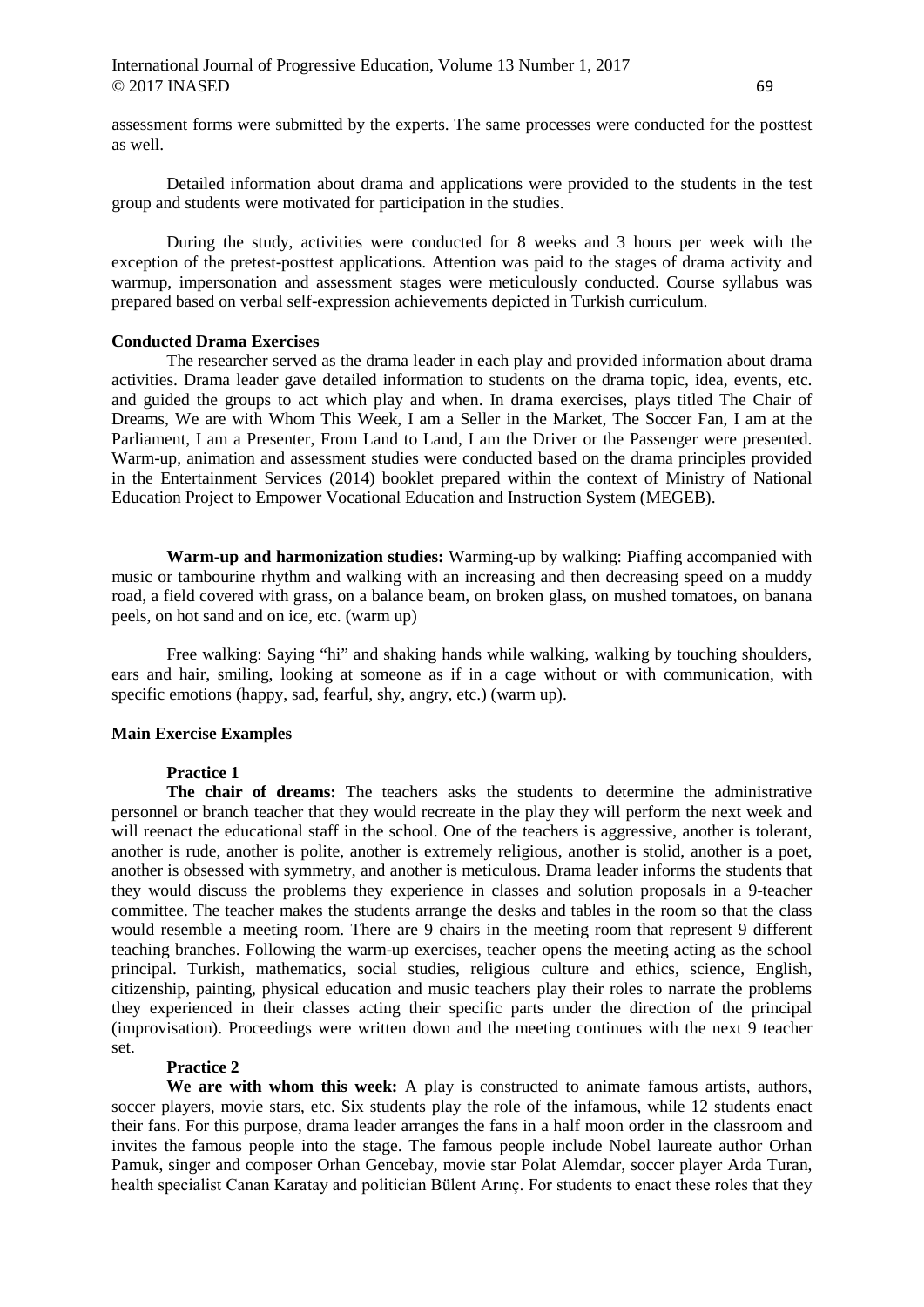chose voluntarily and to initiate the dialogue, drama leader asks the following question: "What are the difficulties you experience in your private life due to your profession? Can you briefly discuss?" After this question is answered, the meeting continues with the questions asked by the fans (improvisation).

# **Practice 3**

**I am a seller in the market:** Teacher asks the students they would do which goods they would sell and why if they were stallholders in the market and asks them to think about it. The desks are lined in the classroom to create stalls. Nine students become sellers and nine become customers. One of them sell vegetables, another fruits, another lemons, another shoes, another dresses, another drapes, another fish, another toys and another sells underwear. Drama leaders directs the customers to sellers to initiate the process where hard bargains were exchanged (improvisation).

# **Practice 4**

**The soccer fan:** Teacher talks about the negativities that the soccer fans cause and explains them that the sports should be the language of peace. Groups are created in the class that include the fans of particular teams and were asked to be the fans of another team and to act in empathy. The classroom is transformed into a coffee house where the sports are intensely discussed. Violent acts experienced in soccer games are mentioned and the measures that should be taken to establish a language of peace and to minimize violent attempts in soccer are discussed. In the coffee house, fans of Galatasaray, Beşiktaş, Fenerbahçe, Trabzonspor and Bursaspor are present. The talk goes on with discussions on derby games and comments on players.

# **Practice 5**

**I am at the Parliament:** Teachers asks if the students were a minister of state, which one they would like to be and lets them elaborate on that thought. When the ministry they would like to govern is determined, they are informed that a cabinet meeting is planned and necessary preparations are conducted. The class is transformed into a cabinet meeting hall and the drama leader calls the meeting to order as the prime minister. In the agenda, there are discussions on the failing educational activities due to the increase in terror activities and proposals for a solution on this problem. The minister of defense is nervous and restless, interior minister is indecisive and stressed, ministry of national education is quite relaxed and stolid, ministry of tourism is concerned about the developments, ministry of health is helpless, environment minister is calm and relaxed, and the others follow the cue of the prime minister.

# **Practice 6**

**I am a Presenter:** Teacher asks the students to enact news anchors with different characters. One of the anchors is joyful and presents the news very rapidly. Another is nervous and speaks loudly. Another is calm and speaks eloquently. Another has a rich voice and stresses the phrases in a loud tone. Another is sullen and nonchalant. Another is argumentative and speaks slower than necessary. Another has accurate emphasis and intonation, speaks distinctly and uses gests and mimics effectively. While the anchors present the news, audience notes the positive and negative aspects of their presentation. After the news reports are completed, anchors and audience discuss the assessment results.

# **Practice 7**

**From land to land:** Teacher asks each student to enact a province. For instance, the student who plays the role of Istanbul summarizes the region where the city is located, its population, neighbors, touristic places, cultural activities, transportation, climate, etc. of the province and states that it is an important center for touristic trips and express that (s)he would be happy to host visitors. This is in a way an advertising competition. After the necessary preparations are completed, 18 provinces are introduced / promoted in the classroom.

#### **Practice 8**

**I am a passenger /driver:** Teacher makes the students to transform the classroom into a minibus with 18 passengers by joining the student desks. Minibus is taking its passengers between two locations in Van city center. Assistant to the driver opens the door for waiting passengers who immediately fill the minibus. Some could not find a seat and have to stand while travelling. Driver takes the wheel and the journey begins. One of the passengers is an elderly woman, and continuously talks about the clumsiness and frailness of her daughter in law. Another is a fisherman, carrying fish in a plastic bag to his home, which smells very bad in the minibus and other passengers complain about the smell. Another passenger is a calm citizen who fills his horse race ticket. Another is a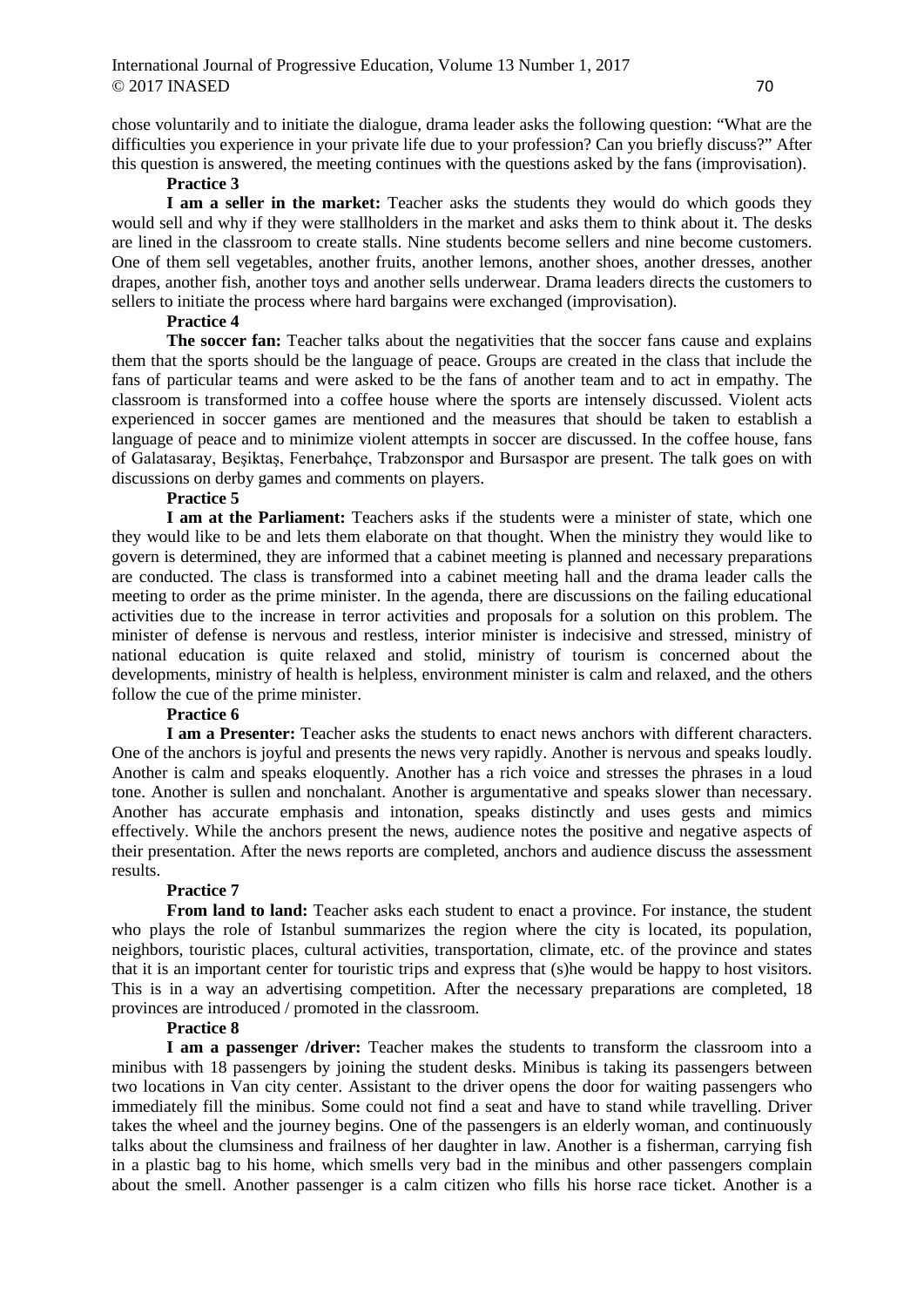teacher and reads a book. Another is a young university student who already sleeps to give his space to an elderly woman who is stading enxt to him. The driver ignores passengers who complain about stepping on each other's foot and press on to each other. He listens to the song "shiki shiki baba" playing on the radio loudly and enjoys himself.

After each drama session, relaxation exercises were conducted. Application was terminated after the posttest was conducted.

### **Processes conducted with the test group**

Pretest-posttest applications were conducted in the same manner as the test group. Control group applications followed the activities planned in Turkish curriculum. Course syllabus was prepared based on verbal self-expression achievements depicted in Turkish curriculum.

#### **Data collection tools**

Speech Anxiety Scale (SAS) and Turkish Rhetorical Skills Scale (TRSS) were used in the study.

#### **Speech Anxiety Scale**

Speech anxiety data were obtained using "Speech Anxiety Scale (SAS)" designed by Sevim (2012).

SAS is a five-point Likert (1: Never, 2: Rarely, 3: Sometimes, 4: Mostly, 5: Always) grading scale including 20 items. Scale items include three sub-dimensions. Items  $1 - 11$  are related to "speaker-centered anxiety," items  $12 - 17$  are related "environment-centered anxiety," and items  $18 -$ 20 are related to "speech psychology-centered anxiety." All 20 items in the scale are negative statements.

The lowest scale score is 20, and the highest score is 100 points. Coefficient ranges, score ranges, SAS grading data and comments on grades are displayed in Table 3.

| Points range  | Score range | Grade     | <b>Comment</b>    |
|---------------|-------------|-----------|-------------------|
| $1.00 - 1.80$ | 20-36       | Never     | Very low anxiety  |
| $1.81 - 2.60$ | $37 - 52$   | Rarely    | Low anxiety       |
| $2.61 - 3.40$ | 53-68       | Sometimes | Intermediate      |
| $3.41 - 4.20$ | 69-84       | Mostly    | High anxiety      |
| $4.21 - 5.00$ | 85-100      | Always    | Very high anxiety |

**Table 3.** *Assessment ranges for speech anxiety score arithmetic means*

It could be observed in the above table that 20-36 score range is evaluated as "very low anxiety," 37-52 score range is evaluated as "low anxiety," 53-68 score range is evaluated as "intermediate level anxiety," 69-84 score range is evaluated as "high anxiety," and 85-100 score range is evaluated as "very high anxiety."

SAS used to measure speech anxiety of students was tested for reliability with a pilot application. A pilot scheme was implemented with  $1007<sup>th</sup>$  grade students, and as a result Cronbach alpha reliability coefficient for the scale for the present study was found as 0.812. This finding demonstrated that the scale was reliable and usable for this study.

### **Turkish Rhetorical Skills Scale (TRSS)**

Turkish Rhetorical Skills Scale (TRSS) was used to assess students' speech skills. The scale includes the dimensions that measure sound, presentation, wording and expression, concentration on speech and considering the audience skills. Scale sub-dimensions and items were discussed with five Turkish education experts and elaborations resulted in the application of the scale as is, without implementing any changes.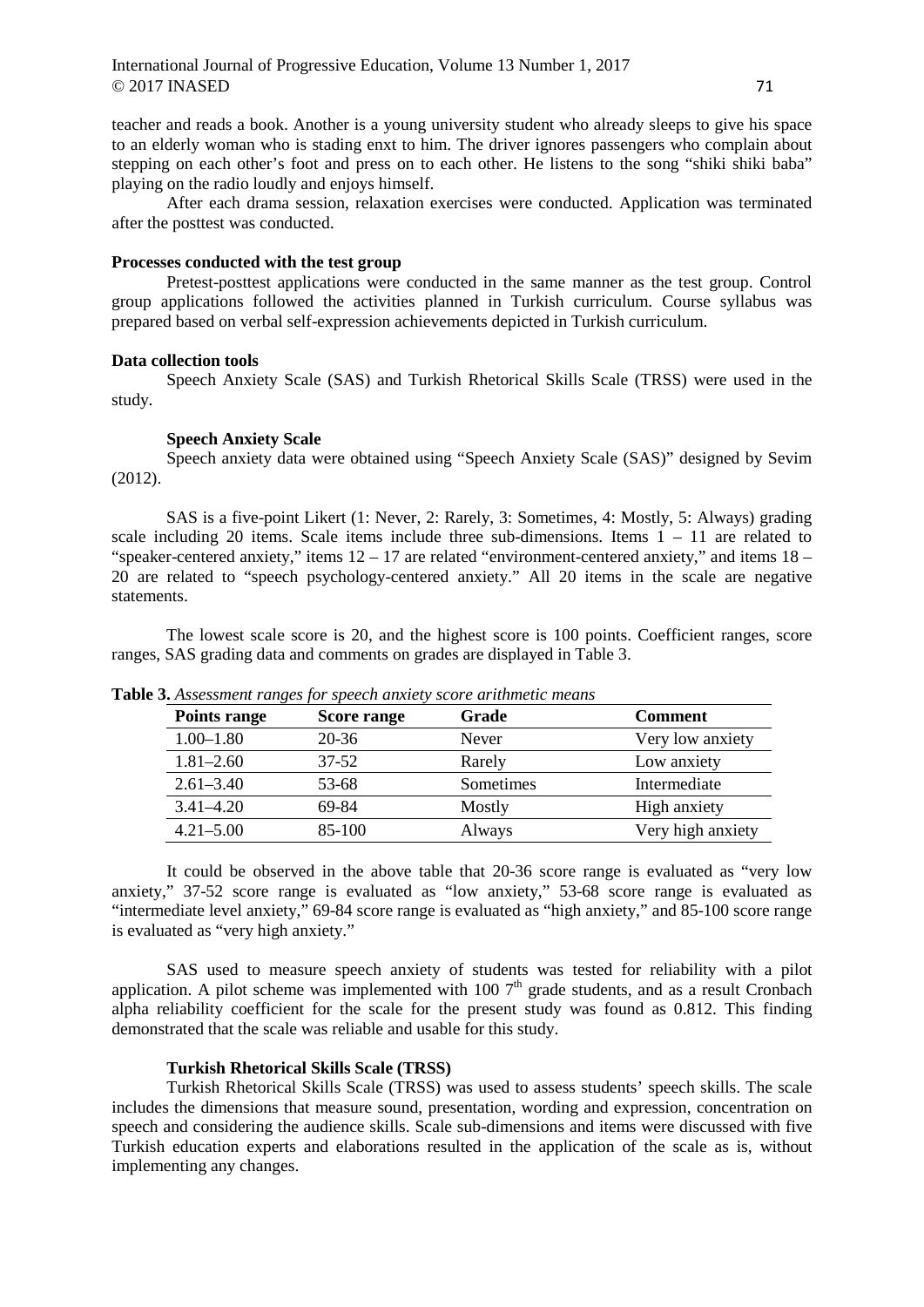The scale contains 24 items; 20 are positive, 4 are negative statements. The scale was developed by Derya Çintaş Yıldız and Mustafa Yavuz (2012). It is a 5-point Likert-type scale and the responses include "I completely agree, I somehow agree, I disagree, I completely disagree."

Before the application was conducted, a pilot scheme was implemented with 100  $7<sup>th</sup>$  grade students, and as a result Cronbach alpha reliability coefficient for the scale was found as 0.857. This finding demonstrated that the scale was reliable and applicable.

# **Data Analysis**

Data were analyzed with SPSS 20.0 software package. Related samples t-test was used to assess test or control group measurement results, independent samples t-test statistics was used for test and control group measurements in the analysis of pretest-posttest results obtained with students' speech anxiety and Turkish rhetorical skills scales.

### **Findings**

In this section, the data obtained as a result of analyses conducted on the findings of students' Turkish verbal skills and speech anxiety data collection tools are presented and interpreted. Findings are presented under different subtitles categorized under research questions.

### **1. First research question findings**

Comparison of test-control group students' "Turkish verbal skills" pretest scores are presented in Table 4 below:

| Table 4. Turkish verbal skills independent samples t-test results |  |  |  |
|-------------------------------------------------------------------|--|--|--|
|-------------------------------------------------------------------|--|--|--|

|         | Groups N    |     |         | SD      | t $(35)$ |                 |
|---------|-------------|-----|---------|---------|----------|-----------------|
|         | <b>Test</b> |     | 67,5556 | 9,01125 | ,219     | $\circ$<br>ه∠ه. |
| Pretest | Control     | 1 Q | 66,8947 | 9,30290 |          |                 |

Test and control group pretest scores are compared in Table 4. Findings demonstrated that there was no obvious difference between test and control group mean pretest scores. Statistical analysis showed that there was no significant difference between test and control group mean pretest scores (p: .828  $> 0.05$ ; t: .219). This data demonstrated that the test and control group students had similar verbal skill levels at the beginning of the applications.

#### **2. Second research question findings**

Findings on whether there was a significant difference between test group "Turkish verbal skills" pretest and posttest results are presented in Table 5.

**Table 5.** *Test group Turkish verbal skills related samples t-test results*

|       |          |                 | SD      | t(17)     |      |
|-------|----------|-----------------|---------|-----------|------|
| Test  | Pretest  | 67,5556 9,01125 |         | $-10,212$ | ,000 |
| Group | Posttest | 89,4444         | 6,36370 |           |      |

Table 5 demonstrates that there is a difference of 22 points between test group pretest and posttest mean scores favoring the posttest results. Statistical analysis showed that there was a statistically significant difference between these scores favoring the posttest (p:  $.000 \le 0.05$ ; t: -10.212). This finding shows that drama application was quite effective on the development of students' Turkish verbal skills.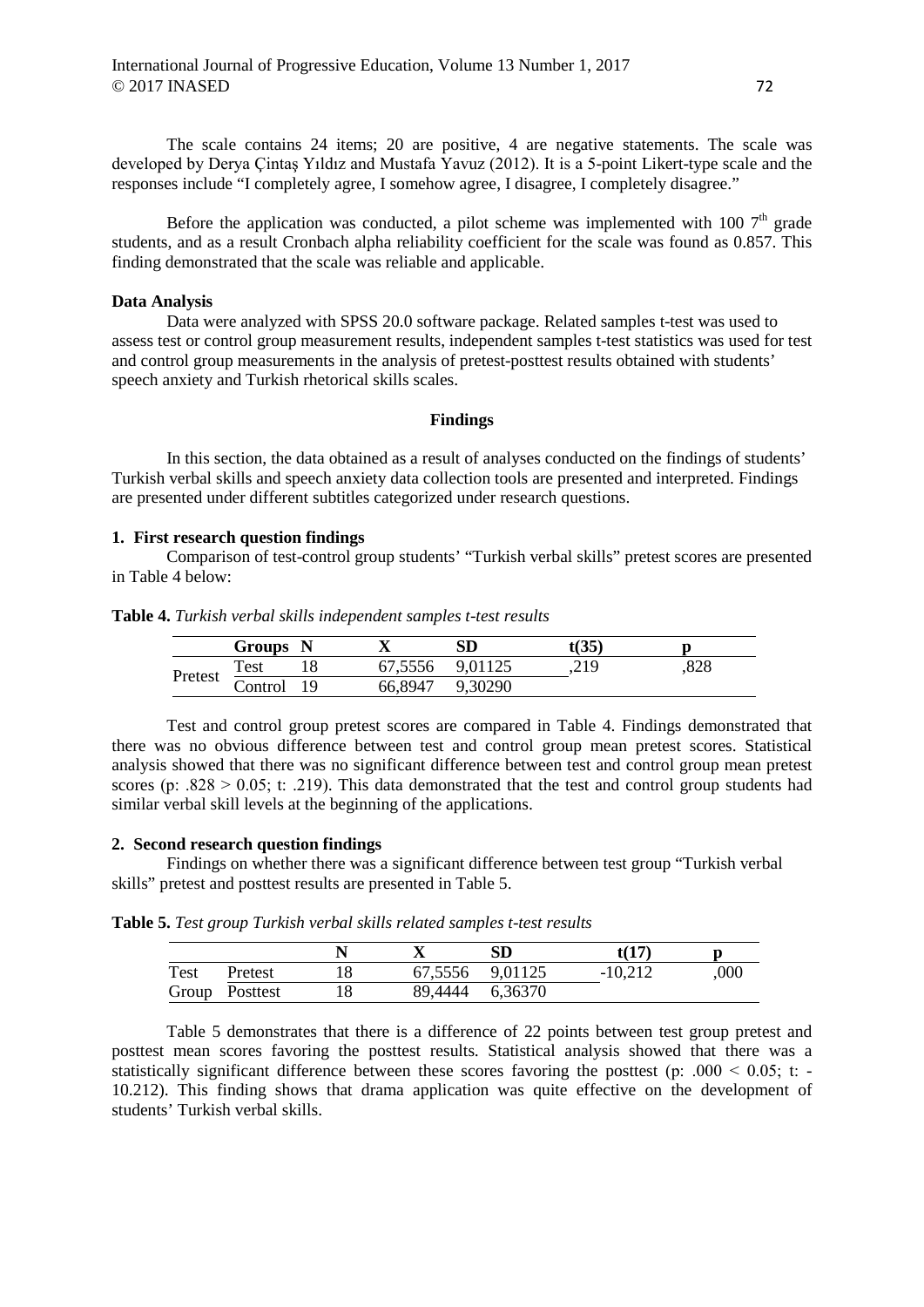# **3. Third research question findings**

Findings on whether there was a significant difference between control group "Turkish verbal skills" pretest and posttest results are given in Table 6.

**Table 6.** *Control group Turkish verbal skills related samples t-test result*

|                        |  |                  | t(18)    |      |
|------------------------|--|------------------|----------|------|
| <b>Control Pretest</b> |  | 66,8947 9,30290  | $-3.682$ | .002 |
| Group Posttest         |  | 78,2632 12,37310 |          |      |

Table 6 shows that control group pretest mean score was 66, whereas posttest mean score was 78. It was determined that this numerical difference was statistically significant as well (p: .002 ˂ 0.05; t: -3.682). The difference demonstrated that conventional instruction applied in the control group was effective in the development of students' Turkish verbal skills.

#### **4. Fourth research question findings**

Findings on whether there was a significant difference between test and control group "Turkish verbal skills" posttest results are presented in Table 7.

**Table 7.** *Turkish verbal skills independent samples t-test results*

|          | Groups  |      |         |          | $\mathfrak{t}(35)$ |      |
|----------|---------|------|---------|----------|--------------------|------|
|          | Test    |      | 89,4444 | 6,36370  | 3,427              | ,001 |
| Posttest | Control | - 19 | 78,2632 | 12,37310 |                    |      |

Table 7 demonstrates that there was a difference between test and control groups posttest scores favoring the test group. Test group mean score was 89, while control group posttest mean score was 78. This numerical difference favoring the test group was found to be statistically significant (p:  $.001 \le 0.05$ ; t: 3.427). The findings demonstrated that drama method implemented in the test group had more effective consequences on students' Turkish verbal skills when compared to the conventional method. Verbal skill findings are given in Graph 1.



**Graph 1.** *Test-control groups pretest-posttest Turkish verbal skills findings*

Graph 1 demonstrated that, while there was no significant difference between pretest data, the difference became significant in the posttest data favoring the test group. The graph clearly reflects that drama was more effective on students' Turkish verbal skills compared to conventional method.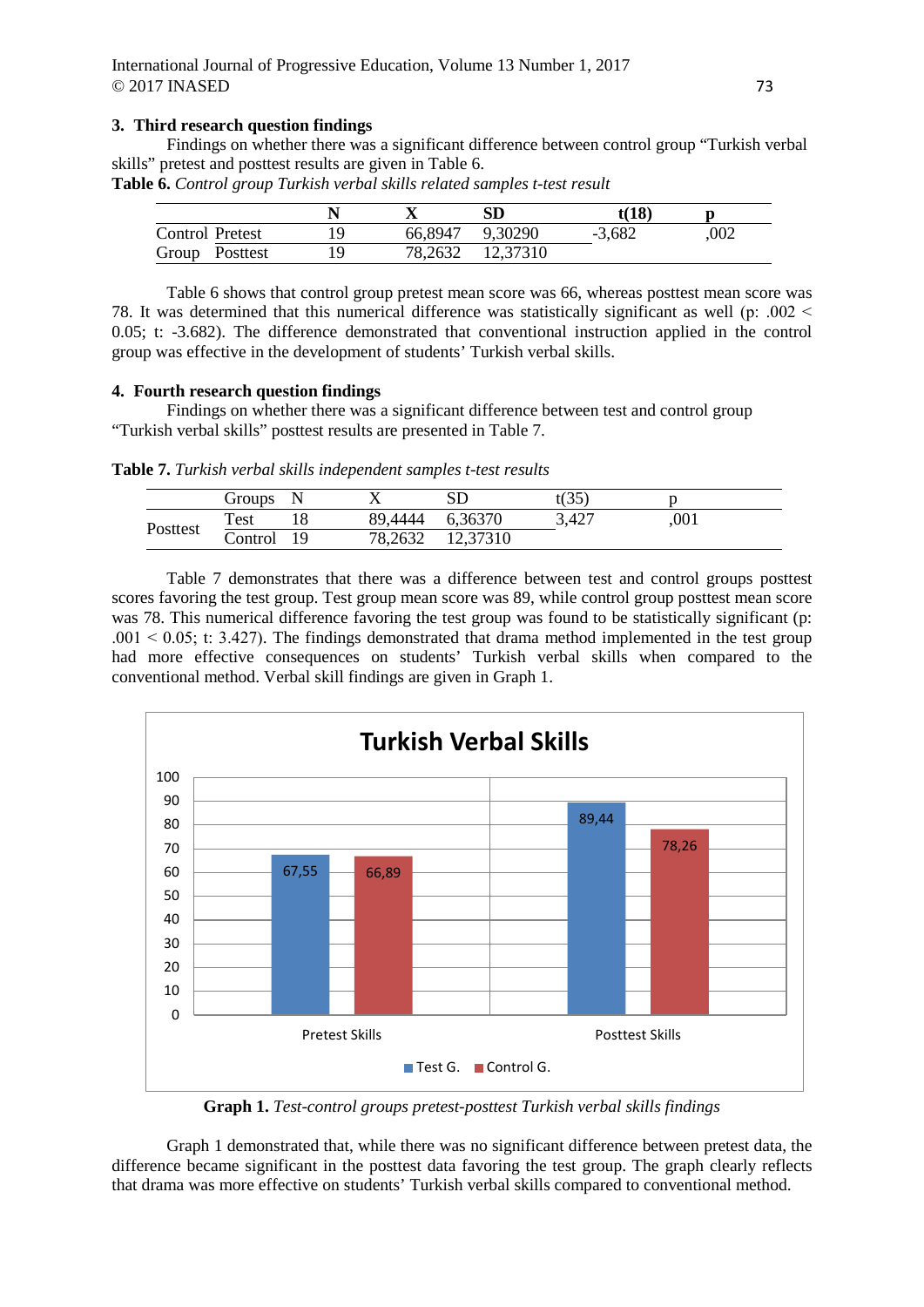### **5. Fifth research question findings**

Findings on whether there was a significant difference between test and control group "Turkish speech anxiety" pretest results are presented in Table 8.

|         | Groups N                       |                 | SD      | t(35) |     |
|---------|--------------------------------|-----------------|---------|-------|-----|
|         | Test                           | 56,6111         | 8,45209 | .068  | 946 |
| Pretest | $\overline{\text{Control}}$ 19 | 56,3684 8,22064 |         |       |     |

**Table 8.** *Turkish speech anxiety independent samples t-test results*

Table 8 demonstrates that both test and control group speech anxiety mean scores were 56. When the result is interpreted based on the assessment range (20-36 points "very low anxiety," 37-52 points "low anxiety," 53-68 points "intermediate level of anxiety," 69-84 points "high anxiety," and 85-100 points "very high anxiety"), it was determined that Turkish speck anxiety levels for both test and control groups were "intermediate level anxiety (53-68)." Statistical analysis showed that the difference between control and test groups speech anxiety levels was not significant (p: .946  $> 0.05$ ; t: .068). This result demonstrates that both test and control groups had similar speech anxiety levels before the application.

# **6. Sixth research question findings**

Findings on whether there was a significant difference between test group "Turkish speech anxiety" pretest and posttest results are presented in Table 9.

**Table 9.** *Test group Turkish speech anxiety independent samples t-test results*

|      |                |  | SD              | t(17)  |     |
|------|----------------|--|-----------------|--------|-----|
| Test | Pretest        |  | 56,6111 8,48624 | 10.162 | 000 |
|      | Group Posttest |  | 36,9444 5,48229 |        |     |

Table 9 demonstrates that test group posttest Turkish speech anxiety mean score was 36. It was observed that this score corresponds to "very low anxiety" in speech anxiety assessment range (20-36 points: "very low anxiety"). Statistical analysis showed that there was a significant difference between pretest and posttest scores favoring posttest results (p:  $.000 \le 0.05$ ; t: 10.162). The finding demonstrates that drama instruction method had a significant effect on students' speech anxiety.

### **7. Seventh research question findings**

Findings on whether there was a significant difference between control group "Turkish speech anxiety" pretest and posttest results are presented in Table 10.

**Table 10.** *Control group Turkish speech anxiety independent samples t-test results*

|                 |                 | SD              | t(18) |      |
|-----------------|-----------------|-----------------|-------|------|
| Control Pretest | 56,3684 8,22064 |                 | 3,263 | .004 |
| Group Posttest  |                 | 47,6842 8,47252 |       |      |

Table 10 demonstrates that control group posttest Turkish speech anxiety mean score was 47. It was observed that this score corresponds to "low anxiety" in speech anxiety assessment range (37- 52 points: "low anxiety"). Statistical analysis reflected that there was a significant difference between pretest and posttest scores favoring posttest results (p:  $.004 \le 0.05$ ; t: 3.263). The finding demonstrates that the conventional instruction method had a significant effect on students' speech anxiety.

### **8. Eight research question findings**

Findings on whether there was a significant difference between test and control group "Turkish speech anxiety" posttest results are presented in Table 11.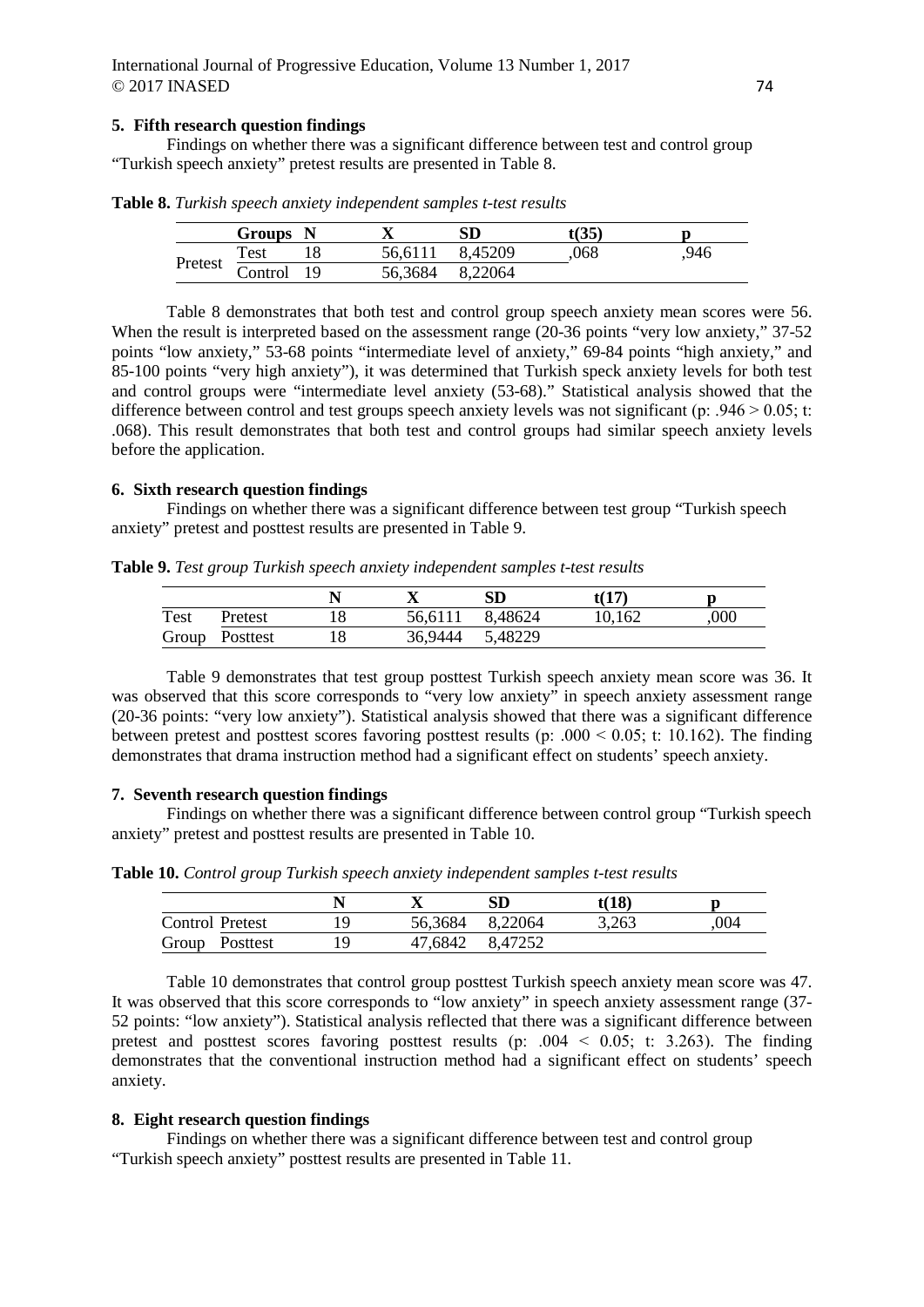|          | Groups  |    | ∡≖      | Sd      | $\mathfrak{c}(35)$ |      |  |
|----------|---------|----|---------|---------|--------------------|------|--|
| Posttest | Test    |    | 36,9444 | 5,48229 | -4.459             | ,000 |  |
|          | Control | 19 | 47,6842 | 8,47252 |                    |      |  |

**Table 11.** *Test-control groups posttest independent samples t-test results*

Table 11 demonstrates that test group posttest speech anxiety was at a very low level (20-30 points: "very low anxiety"), while control group speech anxiety was at a low level (37-52 points: "low anxiety"). Statistical analysis identified that there was a significant difference between test and control group posttest mean scores favoring the control group (p:  $,000 < 0.05$ ; t: -4.459). These results demonstrated that drama method was more effective on reducing students' Turkish speech anxiety than conventional method.



Pretest-posttest findings on Turkish speech anxiety are given in Graph 2.

**Graph 2.** *Test-control groups pretest-posttest Turkish speech anxiety findings*

Graph 2 shows that, while there was no significant difference between the groups in pretest data, it could be observed in the posttest scores that Turkish speech anxiety significantly decreased in test group where drama instruction was implemented. The graph clearly reflects that drama was more effective on Turkish speech anxiety of the students when compared to the conventional method.

# **Results and Discussion**

Speaking is the most effective of the four basic language skills (speaking, writing, reading, listening) that the student utilizes in daily life and provides socialization. Proper communication of the student with the outer world is directly proportional with her or his speaking skill. Students who refrain from expressing themselves, could not express themselves, could not articulate, would be unsuccessful in all fields of (Kara, 2009: 151). In other words, for one to self-realize and be successful in life, it is necessary for this individual to be efficient in verbal skills. Thus, the speech anxiety of the individuals that form the society should be removed at school age using effective learning methods, so that they would achieve active verbal skills. In the present study where the drama method was assayed, the following results were achieved based on the research questions: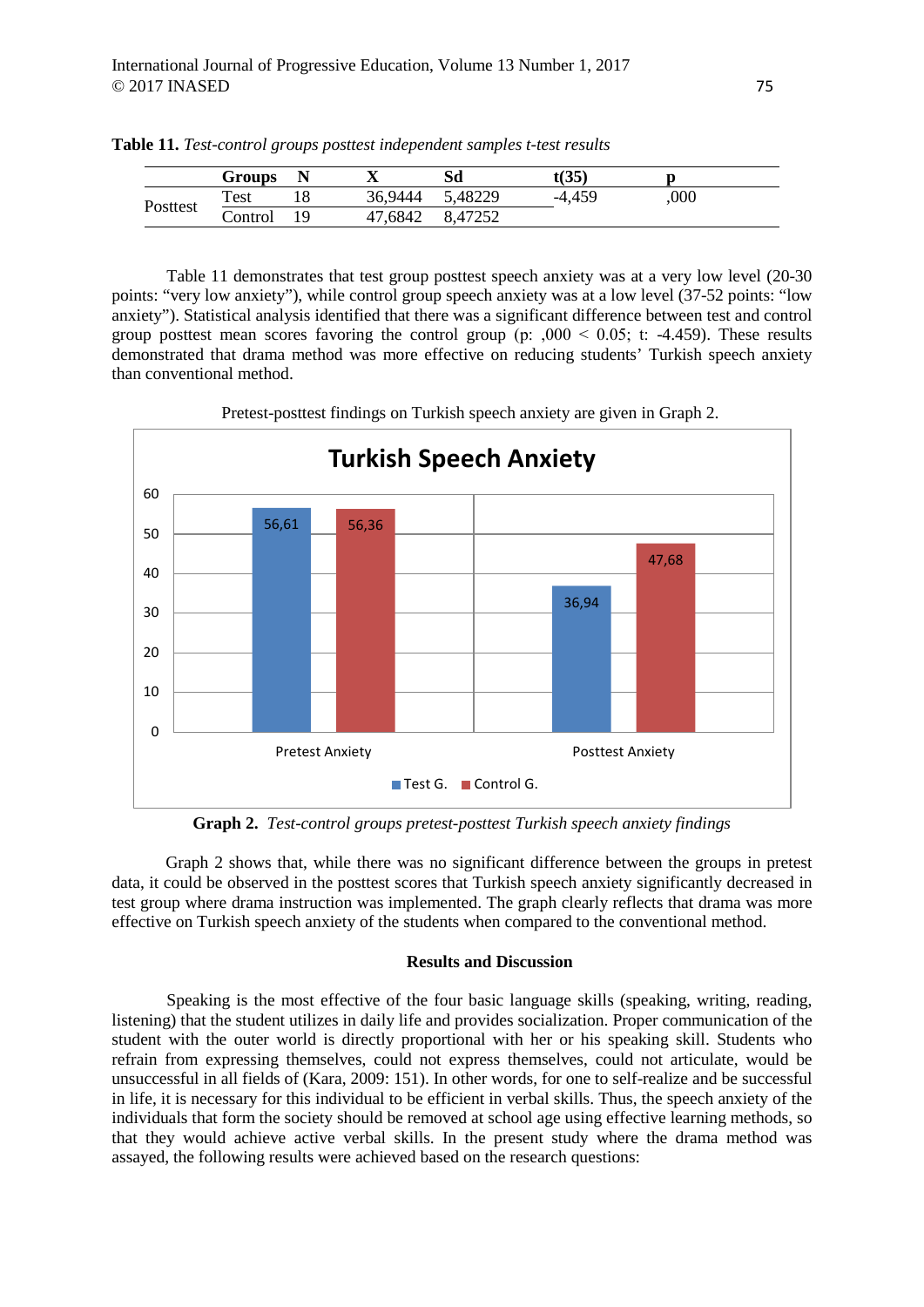Results on Turkish verbal skills:

- There was no significant difference between test and control group Turkish rhetorical skills mean pretest scores (p:  $.828 > 0.05$ ; t: .219). In other words, both test and control groups commenced in the study at similar verbal skill levels before the experimental applications (Table 4).
- Comparison of test group pretest and posttest scores demonstrated that the "drama" instruction method was quite successful in development of students' Turkish verbal skills (p: .000  $< 0.05$ ; t: -10.212) (Table 5).
- Comparison of control group pretest and posttest scores demonstrated that the "conventional" instruction method was successful in development of students' Turkish verbal skills (p: .002 ˂ 0.05; t: -3.682) (Table 6).
- It was determined that there was a significant difference between test and control group posttest Turkish verbal skill scores favoring the test group (p:  $.001 \le 0.05$ ; t: 3.427). The result showed that the "drama" method was more successful in developing Turkish verbal skills of the students when compared to the "conventional" method (Table 7).

Results on Turkish speech anxiety of the students:

- Test and control group Turkish speech anxiety pretest scores demonstrated that both test and control group students had intermediate level speech anxiety before the study. There was no significant difference between Turkish speech anxiety pretest scores (p: .946  $> 0.05$ ; t: .068) (Table 8).
- While test group pretest Turkish speech anxiety was at "intermediate level"  $(X = 56.61)$ , it was observed that posttest speech anxiety was at "very low level" in the same group  $(X = 36.94)$ . Statistically, it was determined that there was a significant difference between pretest and posttest scores favoring the posttest scores (p:  $.000 \le 0.05$ ; t: 10.162) (Table 9). This result indicated that the effect of "drama" instruction method was significant in reduction of students' Turkish speech anxiety.
- While control group pretest Turkish speech anxiety was at "intermediate level" ( $X = 56.36$ ), it was observed that posttest speech anxiety was at "low level" in the same group ( $X = 47.68$ ). Statistically, it was determined that there was a significant difference between pretest and posttest scores favoring the posttest scores (p:  $.004 \le 0.05$ ; t: 3.263) (Table 10). This result indicated that the effect of "conventional" instruction method was significant in reduction of students' Turkish speech anxiety.
- It was determined that there was a significant difference between test and control group posttest Turkish speech anxiety scores favoring the test group (p:  $.000 \le 0.05$ ; t: -4.459). While test group posttest speech anxiety mean score was at "very low level"  $(X = 36.94)$ , control group Turkish speech anxiety mean score was at "low level"  $(X = 47.68)$  (Table 11). The findings demonstrated that "drama" method produced more successful results on students' Turkish speech anxiety when compared to "conventional" method.

Based on the study findings, it could be argued that drama method should be used frequently to develop students' Turkish verbal skills and to minimize their Turkish speech anxiety. Literature review would demonstrate several studies that reported drama was effective on communication skills of the students (Akoğuz, 2002; Arslanm et al., 2010; Ataman, 2006; Bayrakçı, 2007; Durukan, 2012; Kara, 2000; 2008; 2007; Susar Kırmızı, 2007; 2008; Maden, 2010c; Ünsal, 2005). The findings of the present study is consistent with the results of the above mentioned studies.

Aykaç and Çetinkaya (2013) investigated the effect of drama on verbal skills of pre-service Turkish teachers in their study. Study results demonstrated that drama method yielded more successful results in development of pre-service teachers' verbal skills and their speech time when compared to the traditional method. Maden (2011a), in a study, investigated the effect of role cards on verbal skills and attitudes of students. Findings of that study showed that role cards were more effective on students' verbal skills and attitudes when compared to the conventional method. There are several studies in the literature that reported similar results on verbal skills.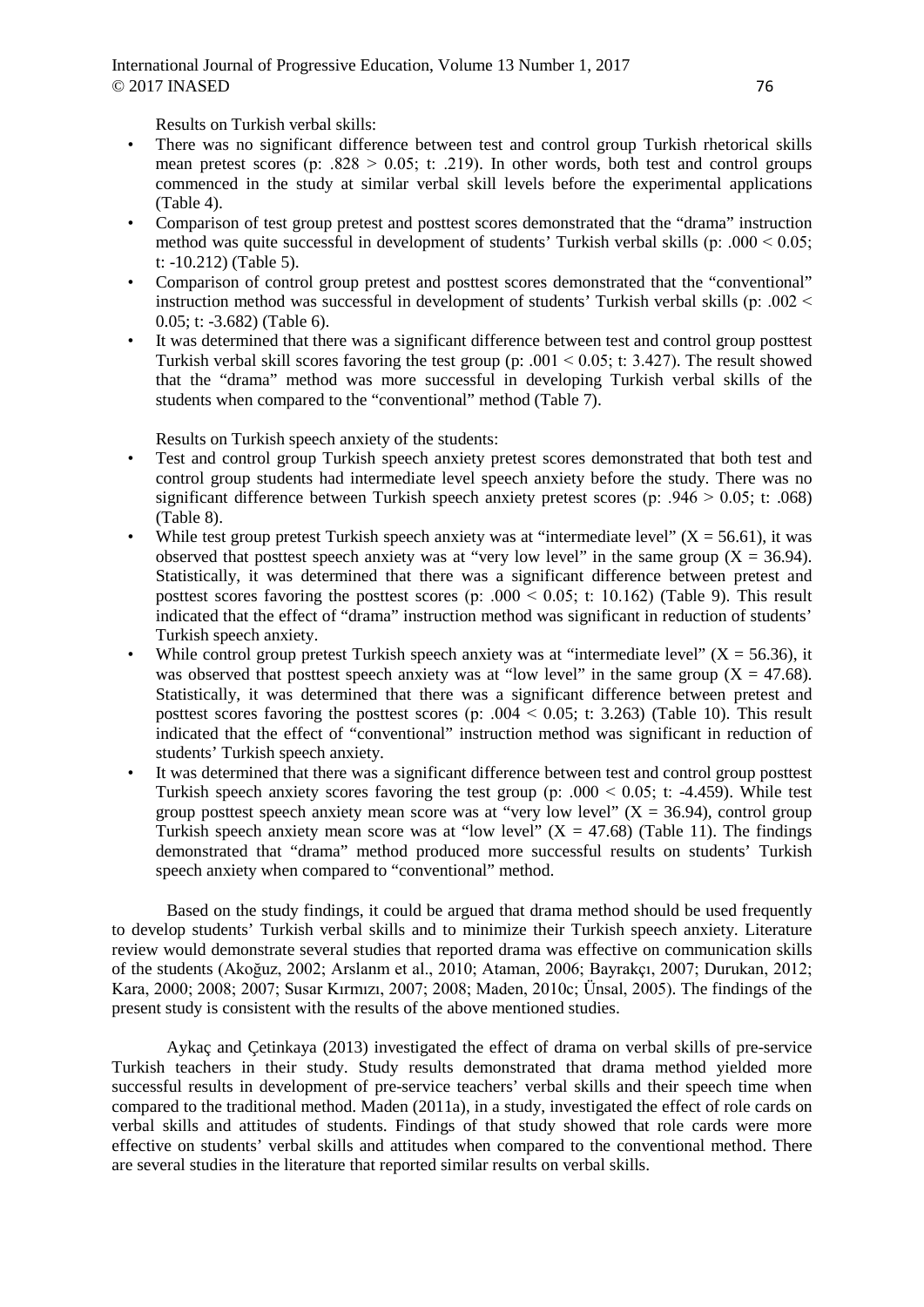Both the results of the present study and similar studies found in the literature demonstrate that "drama" instruction method is an effective approach that should be utilized in development of students' communication skills and primarily the verbal skills.

#### **References**

- Akoğuz, M. (2002). *İletişim Becerilerinin Geliştirilmesinde Yaratıcı Dramanın Etkisi.*  Yayımlanmamış Yüksek Lisans Tezi, Ankara Üniversitesi, Eğitim Bilimleri Enstitüsü, Ankara.
- Arslan E, Erbay F., & Saygın, Y. (2010). Yaratıcı Drama İle Bütünleştirilmiş İletişim Becerileri Eğitiminin Çocuk Gelişimi ve Eğitimi Bölümü Öğrencilerinin İletişim Becerilerine Etkisinin İncelenmesi, *Selçuk Üniversitesi Sosyal Bilimler Enstitüsü Dergisi*, 23,1-8
- Aslan, N. (2009). "Drama Öğretimi", *Türkiye 10. Drama Liderleri Buluşması ve Ulusal Drama Semineri Kitabı*. 20- 22 Haziran, Ankara: Oluşum Yayınları, 25-29.
- Ataman, M. (2006). Yaratıcı Drama Sürecinde Yaratıcı Yazma, Yaratıcı Drama Dergisi, 1/ 1, s.75-87
- Aykaç M. Ve Çetinkaya G. (2013). Yaratıcı Drama Etkinliklerinin Türkçe Öğretmen Adaylarının Konuşma Becerilerine Etkisi, *International Periodical For The Languages, Literature and History of Turkish or Turkic Volume 8/9, p. 671-682*
- Aykaç, M. (2011). *Türkçe Öğretiminde Çocuk Edebiyatı Metinleriyle Kurgulanan Yaratıcı Drama Etkinliklerinin Anlatma Becerilerine Etkisi.* Yayımlanmamış doktora tezi. Ankara Üniversitesi Eğitim Bilimleri Enstitüsü, Ankara.
- Aytaş, G. (2008). *Türkçe Öğretiminde Tematik Yaratıcı Drama* (1. Baskı). Ankara: Akçağ Yayınları.
- Aytaş, G. Ve Yalçın, A.(2002). *Tiyatro ve Canlandırma*. Ankara: Akçağ Yayınları.
- Bayrakçı, M. (2007). *Okul Öncesinde Yaratıcı Drama Etkinliklerinin İletişim Becerilerinin Gelişmesi Üzerindeki Etkisi*. Yayınlanmamış Yüksek Lisans Tezi, Kafkas Üniversitesi, Sosyal Bilimler Enstitüsü.
- Büyüköztürk, Ş. (2001). Deneysel desenler, öntest-sontest, kontrol grubu, desen ve veri analizi, Ankara: Pegem Yayıncılık
- Çelikkaya, T.(2014). Sosyal Bilgiler Dersinde Drama Yönteminin Önemi ve Uygulama Örnekleri, International *Periodical For The Languages, Literature and History of Turkish or Turkic Volume 9/2, p. 447-470,*
- Durukan, E. (2012). Türkçe Öğretiminde Olaya Dayalı Öğrenme Yönteminin Kullanımına Yönelik Bir Öneri (Okuma Eğitimi Örneği) *International Periodical For the Languages, Literature and History of Turkish or Turkic Volume 7/2 p.401-410*
- Eryaman, M. Y. (2007). From reflective practice to practical wisdom: Toward a post-foundational teacher education. *International Journal of Progressive Education*, *3*(1), 87-107.
- Eryaman, M.Y. (2008). *Teaching as practical philosophy*. Saarbrücken, Germany: VDM Verlag Dr. Müller.
- Fleming, Michael. (1995). Starting Drama Teaching. London: David Fulton Publishers
- Heatcote, Dorothy ve Phyl Herbert. (1985) "A Drama of Learning: Mantle of the Expert". *Theory Into Practice.* Educating Through Drama. Vol XXIV, No. 3,173-180.
- Kara, Ö.T. (2000), *Türkçe Öğretiminde Yaratıcı Drama*, Yayımlanmamış Yüksek Lisans Tezi, Atatürk Üniversitesi Sosyal Bilimler Enstitüsü, Erzurum.
- Kara, Ö.T. (2011). Türkçe Dersinde Dramayla Öykü Oluşturma Yönteminin Öğretmen Görüşlerine Göre Değerlendirilmesi, *Adıyaman Üniversitesi Sosyal Bilimler Enstitüsü Dergisi, 4/7 s.146- 164.*